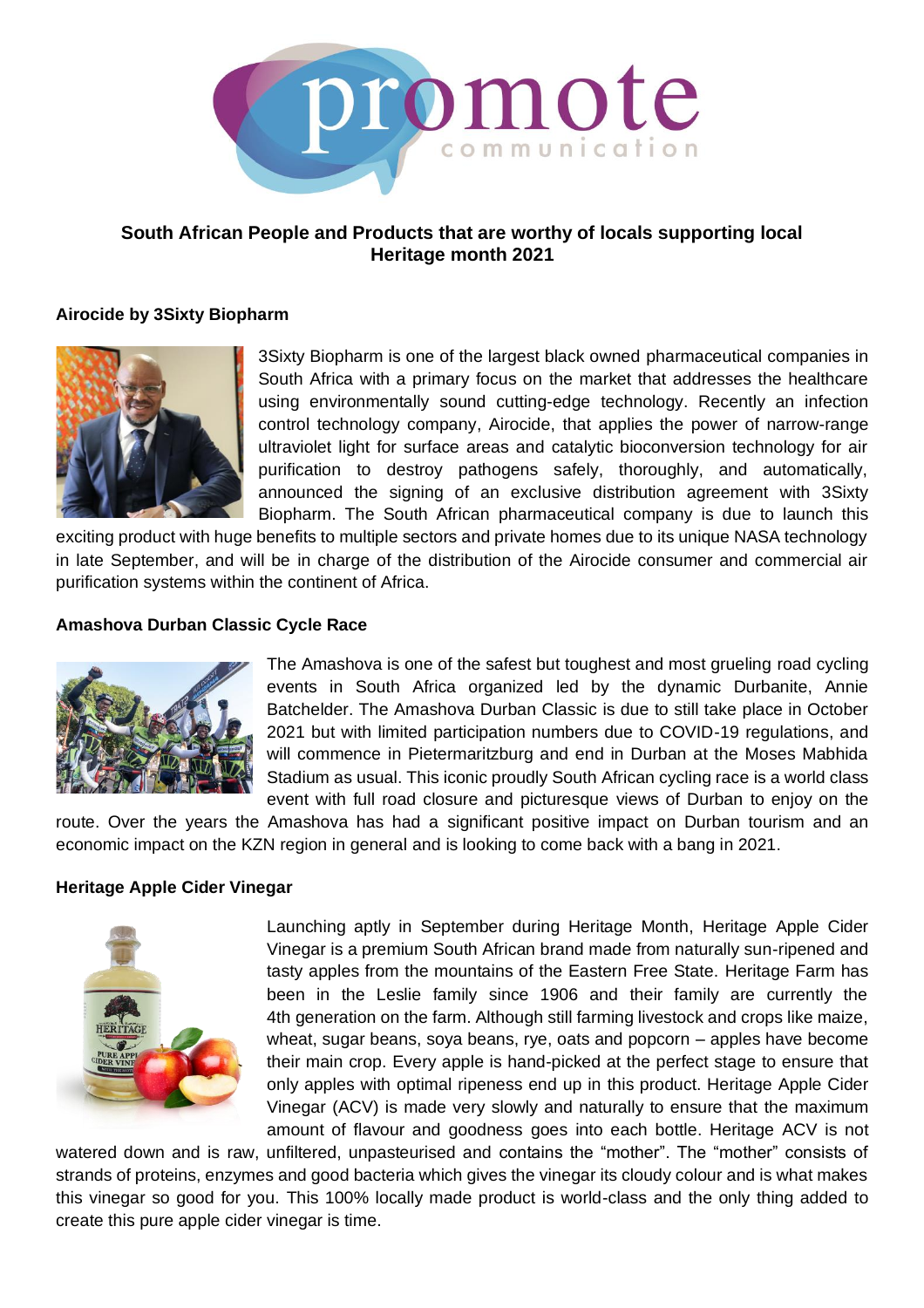## **Mount Edgecombe Country Club and Estates**



Mount Edgecombe Country Club is neatly tucked away in the rolling hills of KwaZulu-Natal North Coast. Plus, inland of Umhlanga Rocks it boasts two unique championship courses, designed around the natural lie and habitat of the land. Being ideally located for users both local and afar, Mount Edgecombe Country Club Estates has

been acclaimed for many years as one of the premier golfing Estates in Southern Africa, with fantastic facilities to host weddings and state of the art conferencing venues fit to host any occasion.

#### **Professor Noleen Turner, Author and African Languages Professor & Zulu Zonke Business Owner**



A retired African languages professor after 32 years of active teaching and now a current Honorary Research Professor for UKZN; Noleen is also a published author and owner of a successful business - Zulu Zonke. In 2020 her business took to digital platforms to offer interactive online Zulu courses having previously hosted onsite courses for the likes of the Durban Chamber of Commerce, the Master Builders Association, Pick n Pay, Illovo Sugar, Spar Group, the US Consulate and Old Mutual among many others. Her latest book, Zulu Bird Names, published in 2020, is based on ground-breaking research in the ornithological and linguistics fields. The initial Zulu Bird Names project initiated by Professor Turner in the early 2000s and more recently converted into a book, is deemed to be "the first project of its kind globally" by past Chairman of Birdlife International, John Fanshawe. Published by the John Voelcker

Bird Book Fund (publisher of the *Roberts Bird Guide* books), *Zulu Bird Names* has already made a significant impact on the tourism and environmental sectors in South Africa. Noleen has been happily married to her husband for 39 years and this KZN, North Coast based academic is the mother of three children and grandmother to three beautiful grandchildren who fondly refer to her as their 'Gogo'.

#### **Sanlam Cape Town Marathon**



The prestigious Sanlam Cape Town Marathon is an annual city marathon that attracts elite athletes and recreational running enthusiasts from across the globe. As of August, the Sanlam Cape Town Marathon was officially announced as Africa's first ever Abbott World Marathon Majors candidate race. In this World Athletics Gold Label Status marathon, runners are treated to a spectacular route that showcases Cape Town's iconic natural beauty, picturesque mountain and sea views, and many of

the Mother City's great attractions - all while experiencing and celebrating the vibrant spirit of one of the world's most beautiful cities. The running festival weekend also includes a 22km / 46km Trail Run (taking place in October 2021), as well as a 5km / 10km Peace Run (postponed on 2021 due to the Covid-19 pandemic). Over the years, the event has won several awards, including the SA Sports Industry Awards 2018 Mass Participation Event Of The Year.

#### **Wonderbag**



Wonderbag was founded in South Africa in 2008, by South African entrepreneur and social activist, Sarah Collins. The product was born out of a practical desire to continue cooking during a national power outage. The Wonderbag journey through the years has been nothing short of inspiring and an innovative solution for Africa's most vulnerable communities and the environment. This award-winning revolutionary, non-electric heat-retention cooker allows food that has been brought to the boil by conventional methods to continue to cook for up to 12 hours without